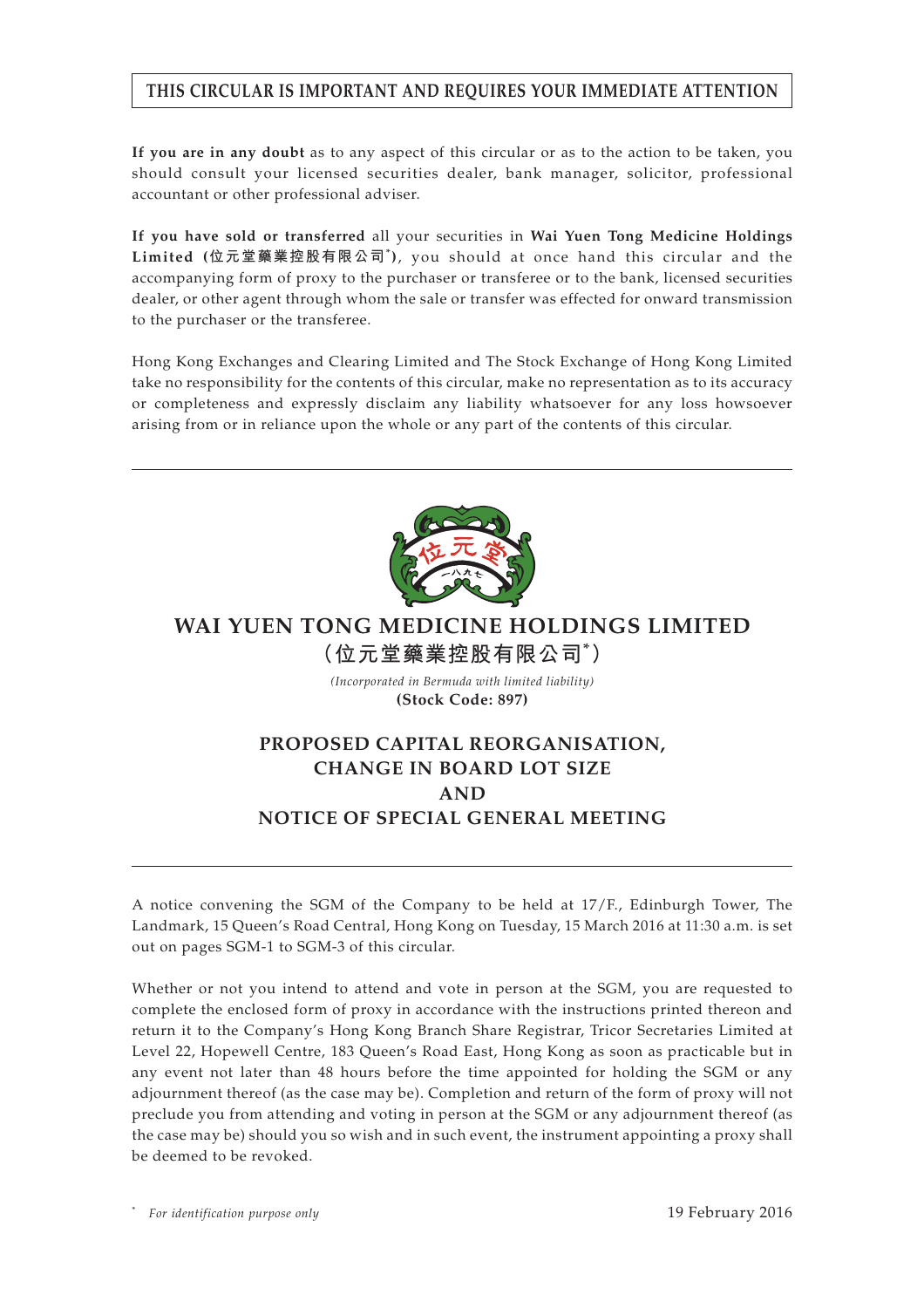# **CONTENTS**

# Page

| 6 |
|---|
|   |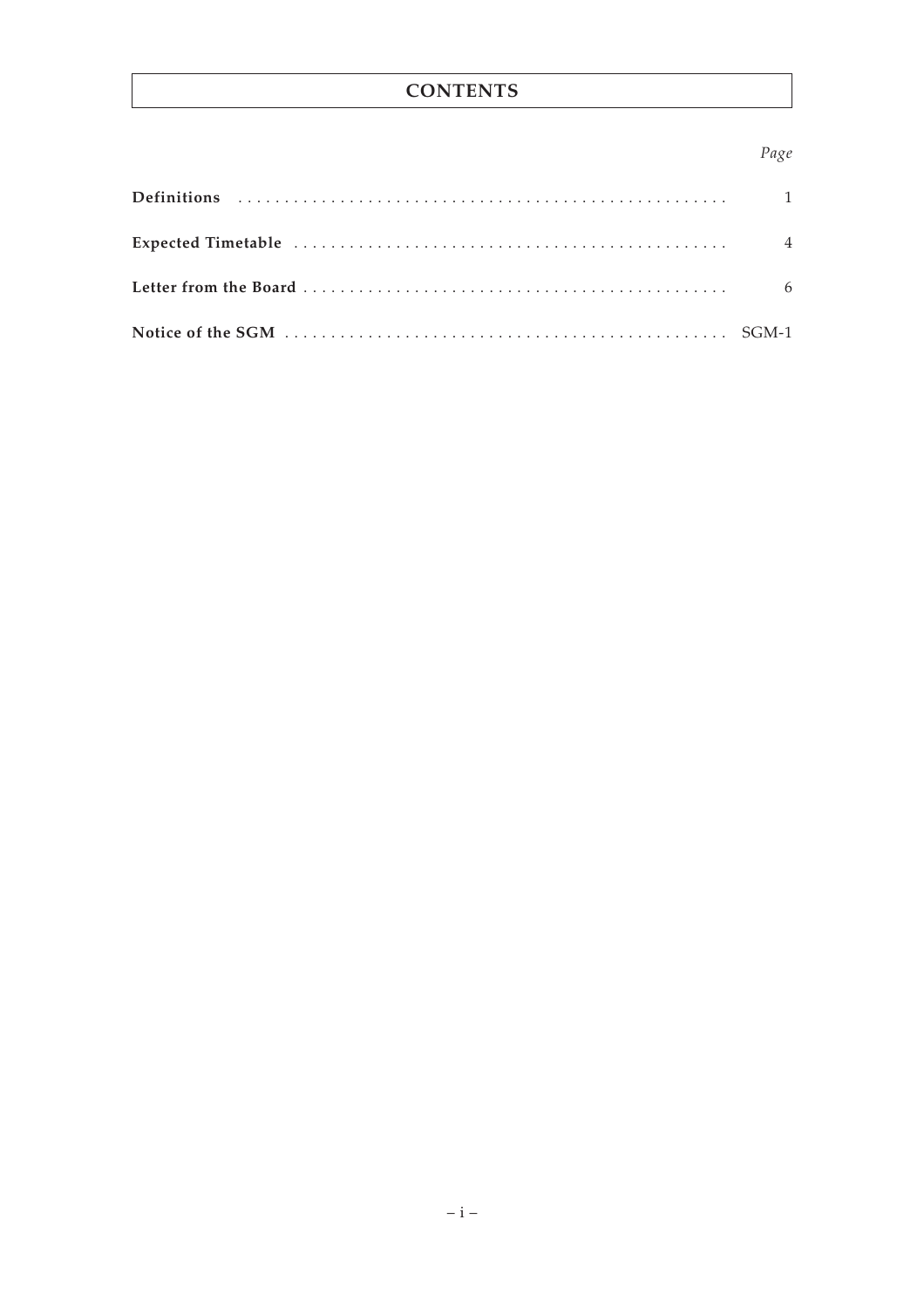# **DEFINITIONS**

*In this circular, the following expressions have the following meanings unless the context specifies otherwise:*

| "Board"                    | the board of the Directors                                                                                                                                                                                                                                                                                                                                                                                                                                                                                    |  |  |
|----------------------------|---------------------------------------------------------------------------------------------------------------------------------------------------------------------------------------------------------------------------------------------------------------------------------------------------------------------------------------------------------------------------------------------------------------------------------------------------------------------------------------------------------------|--|--|
| "Business Day"             | a day (other than a Saturday, Sunday or public<br>holiday) on which licensed banks are generally open<br>for business in Hong Kong throughout their normal<br>business hours                                                                                                                                                                                                                                                                                                                                  |  |  |
| "Bye-law(s)"               | the bye-laws of the Company                                                                                                                                                                                                                                                                                                                                                                                                                                                                                   |  |  |
| "Capital Reduction"        | the proposed reduction of the issued share capital of<br>Company whereby: (i)<br>the<br>any fractional<br>Consolidated Share in the issued share capital of the<br>Company arising from the Share Consolidation shall<br>be cancelled; and (ii) the nominal value of all the<br>issued Consolidated Shares shall be reduced from<br>HK\$0.2 each to HK\$0.01 each and the issued share<br>capital of the Company shall accordingly be reduced<br>to the extent of HK\$0.19 per Consolidated Share in<br>issue |  |  |
| "Capital Reorganisation"   | the proposed capital reorganisation of the issued<br>share capital of the Company involving the Share<br>Consolidation, the Capital Reduction and transferring<br>all the credits arising from the Capital Reduction to<br>the contributed surplus account of the Company for<br>use by the Board in any manner permitted by<br>Bermuda law                                                                                                                                                                   |  |  |
| "CCASS"                    | the Central Clearing and Settlement System<br>established and operated by HKSCC                                                                                                                                                                                                                                                                                                                                                                                                                               |  |  |
| "Change in Board Lot Size" | the proposed change in board lot size for trading from<br>20,000 Existing Shares to 5,000 New Shares                                                                                                                                                                                                                                                                                                                                                                                                          |  |  |
| "Companies Act"            | the Companies Act 1981 of Bermuda                                                                                                                                                                                                                                                                                                                                                                                                                                                                             |  |  |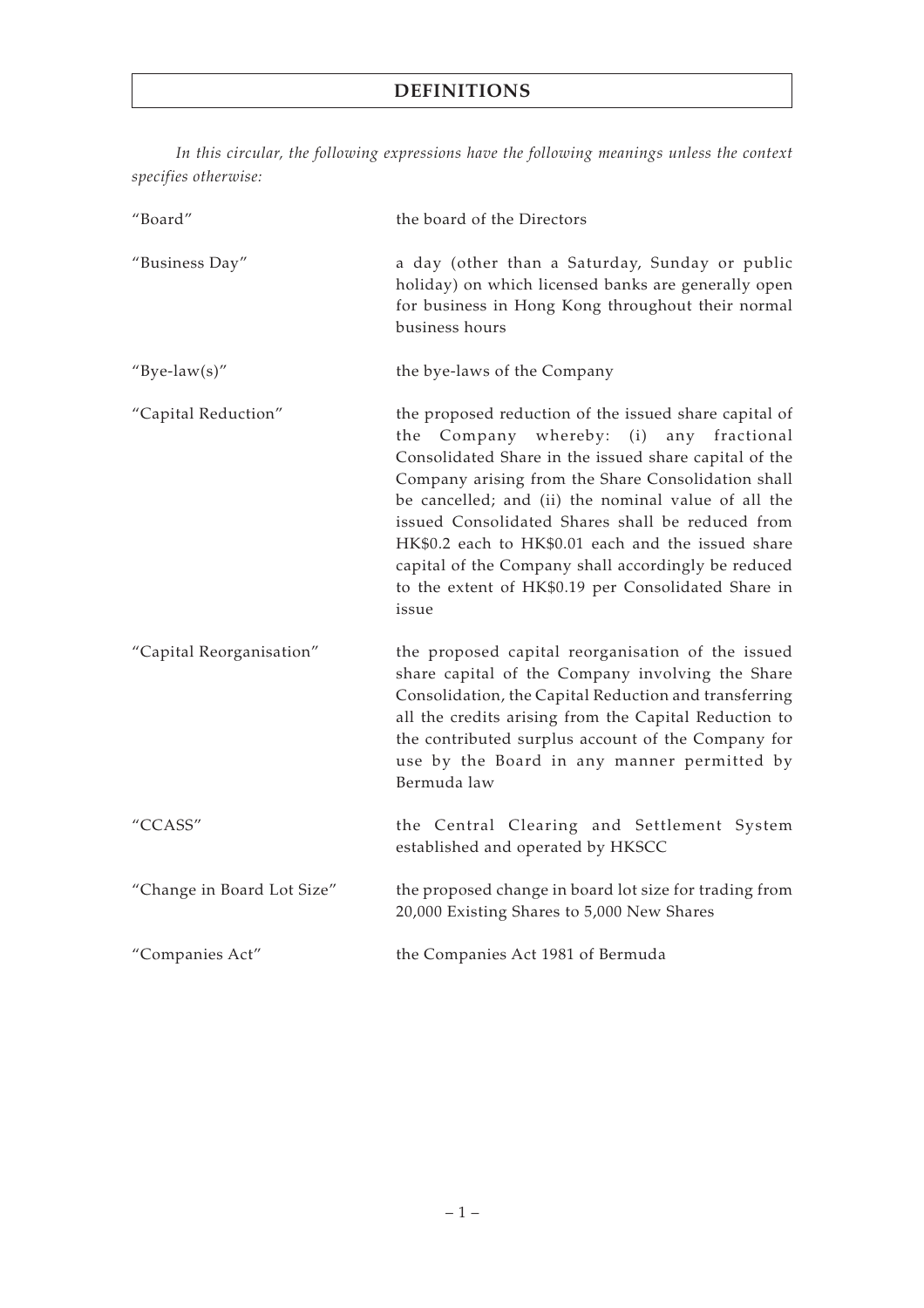# **DEFINITIONS**

| "Company"                             | Wai Yuen Tong Medicine Holdings Limited (位元堂藥業<br>控股有限公司 <sup>*</sup> ), an exempted company incorporated in<br>Bermuda with limited liability whose shares are listed<br>and traded on the main board of the Stock Exchange<br>(Stock Code: 897) |
|---------------------------------------|---------------------------------------------------------------------------------------------------------------------------------------------------------------------------------------------------------------------------------------------------|
| "Consolidated Share(s)"               | the ordinary share(s) of par value of HK\$0.20 each in<br>the issued share capital of the Company immediately<br>upon the Share Consolidation becoming effective                                                                                  |
| "Director(s)"                         | the director(s) of the Company                                                                                                                                                                                                                    |
| "Existing Share $(s)$ "               | the ordinary share(s) of par value of $HK$0.01$ each in<br>the share capital of the Company prior to the<br>implementation of the Capital Reorganisation                                                                                          |
| "Group"                               | the Company and its subsidiaries                                                                                                                                                                                                                  |
| "HK\$"                                | Hong Kong dollar(s), the lawful currency of Hong<br>Kong                                                                                                                                                                                          |
| "HKSCC"                               | Hong Kong Securities Clearing Company Limited                                                                                                                                                                                                     |
| "Hong Kong"                           | the Hong Kong Special Administrative Region of the<br>PRC                                                                                                                                                                                         |
| "Hong Kong Branch<br>Share Registrar" | the branch share registrar and transfer office of the<br>Company in Hong Kong, namely Tricor Secretaries<br>Limited of Level 22, Hopewell Centre, 183 Queen's<br>Road East, Hong Kong                                                             |
| "Latest Practicable Date"             | 16 February 2016, being the latest practicable date<br>prior to the printing of this circular for ascertaining<br>certain information for inclusion in this circular                                                                              |
| "Listing Rules"                       | the Rules Governing the Listing of Securities on the<br>Stock Exchange                                                                                                                                                                            |
| "New Share $(s)$ "                    | the new ordinary share(s) of par value of $HK$0.01$<br>each in the share capital of the Company immediately<br>upon the Capital Reorganisation becoming effective                                                                                 |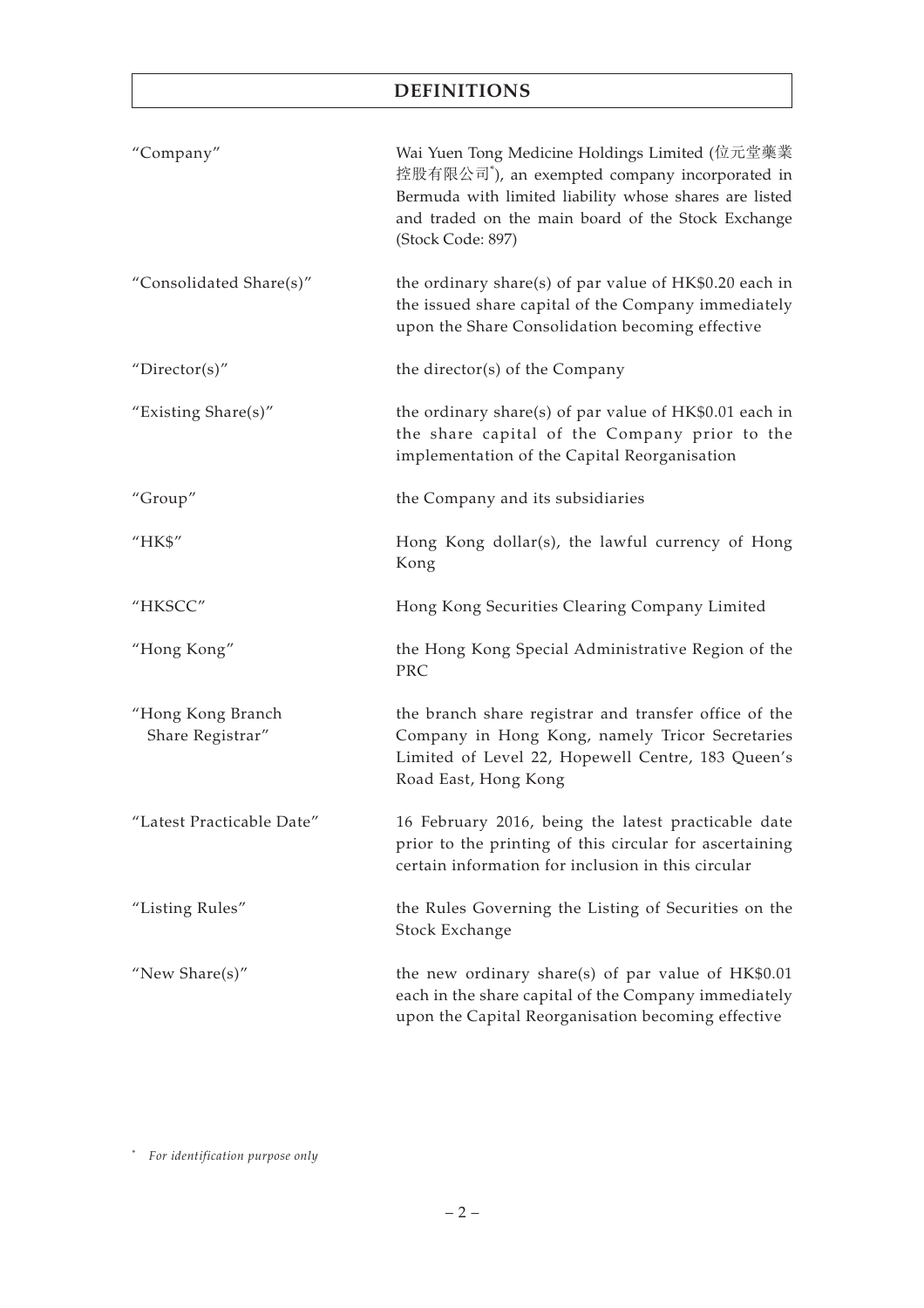# **DEFINITIONS**

| "PRC"                    | the People's Republic of China, which for the purpose<br>of this circular shall exclude Hong Kong, the Macau<br>Special Administrative Region of the People's<br>Republic of China and Taiwan                                                                                                                                                                                        |
|--------------------------|--------------------------------------------------------------------------------------------------------------------------------------------------------------------------------------------------------------------------------------------------------------------------------------------------------------------------------------------------------------------------------------|
| "SGM"                    | the special general meeting of the Company to be<br>convened and held at 17/F., Edinburgh Tower, The<br>Landmark, 15 Queen's Road Central, Hong Kong on<br>Tuesday, 15 March 2016 at 11:30 a.m. or at any<br>adjournment thereof (as the case may be) to consider<br>and, if thought fit, approving the Capital<br>Reorganisation                                                    |
| "Share Consolidation"    | the proposed share consolidation of share(s) in the<br>issued share capital of the Company whereby every<br>twenty (20) issued Existing Shares will be<br>consolidated into one (1) Consolidated Share                                                                                                                                                                               |
| "Share Option Scheme(s)" | any share option scheme of the Company, including<br>the old share option scheme of the Company adopted<br>by the Shareholders at the special general meeting<br>held on 18 September 2003, which has been<br>terminated on 22 August 2013, and the new share<br>option scheme of the Company adopted by the<br>Shareholders at the annual general meeting held on 22<br>August 2013 |
| "Share Options"          | the outstanding share options granted under the<br>Share Option Scheme(s) to subscribe for Existing<br>Shares and/or New Shares in accordance with the<br>terms thereof                                                                                                                                                                                                              |
| "Shareholder(s)"         | the holder(s) of the Existing Share(s), Consolidated<br>Share(s) and/or New Share(s), as the case may be                                                                                                                                                                                                                                                                             |
| "Stock Exchange"         | The Stock Exchange of Hong Kong Limited                                                                                                                                                                                                                                                                                                                                              |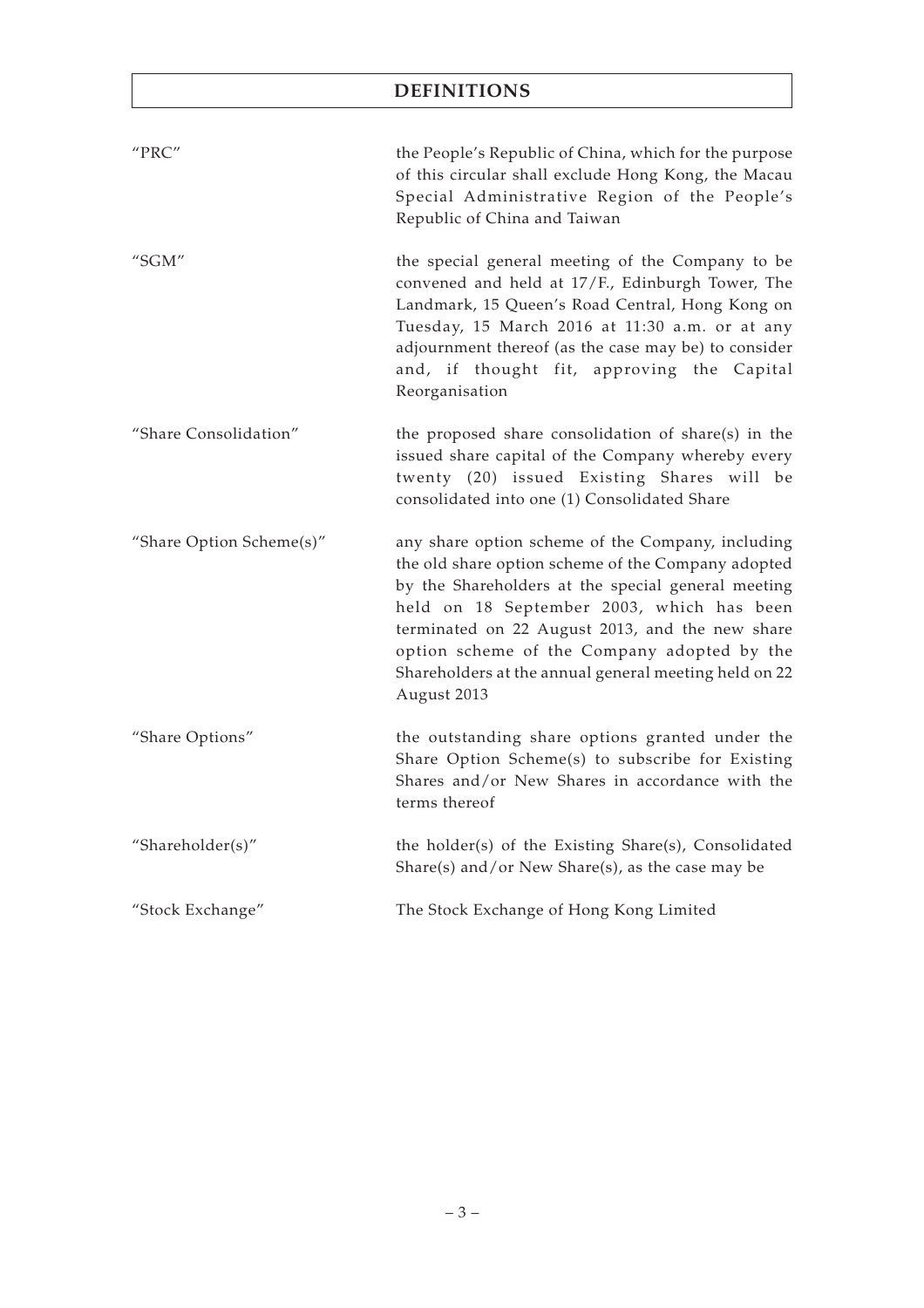# **EXPECTED TIMETABLE**

*Set out below is an indicative timetable for the implementation of the Capital Reorganisation and the Change in Board Lot Size. The timetable is subject to the results of the SGM and other changes. The Company will notify the Shareholders of any significant changes to the expected timetable by way of announcement(s) as and when appropriate.*

#### **Event Time and date**

#### *2016*

| Sunday, 13 March                                                                                                                               |
|------------------------------------------------------------------------------------------------------------------------------------------------|
| Tuesday, 15 March                                                                                                                              |
| Announcement of results of the SGM Tuesday, 15 March                                                                                           |
| Effective date and time of the Capital Reorganisation 9:00 a.m. on<br>Wednesday, 16 March                                                      |
| Wednesday, 16 March                                                                                                                            |
| Original counter for trading in the Existing Shares<br>Wednesday, 16 March                                                                     |
| Temporary counter for trading in the New Shares<br>in board lots of 1,000<br>Wednesday, 16 March                                               |
| First day of free exchange of existing share certificates<br>for new share certificates for the New Shares  Wednesday, 16 March                |
| Original counter for trading in the New Shares<br>in new board lots of 5,000<br>Friday, 1 April                                                |
| Parallel trading in the New Shares<br>(in the form of new share certificates and<br>Friday, 1 April                                            |
| Designated broker starts to stand in the market<br>to provide matching service for odd lots of the New Shares  9:00 a.m. on<br>Friday, 1 April |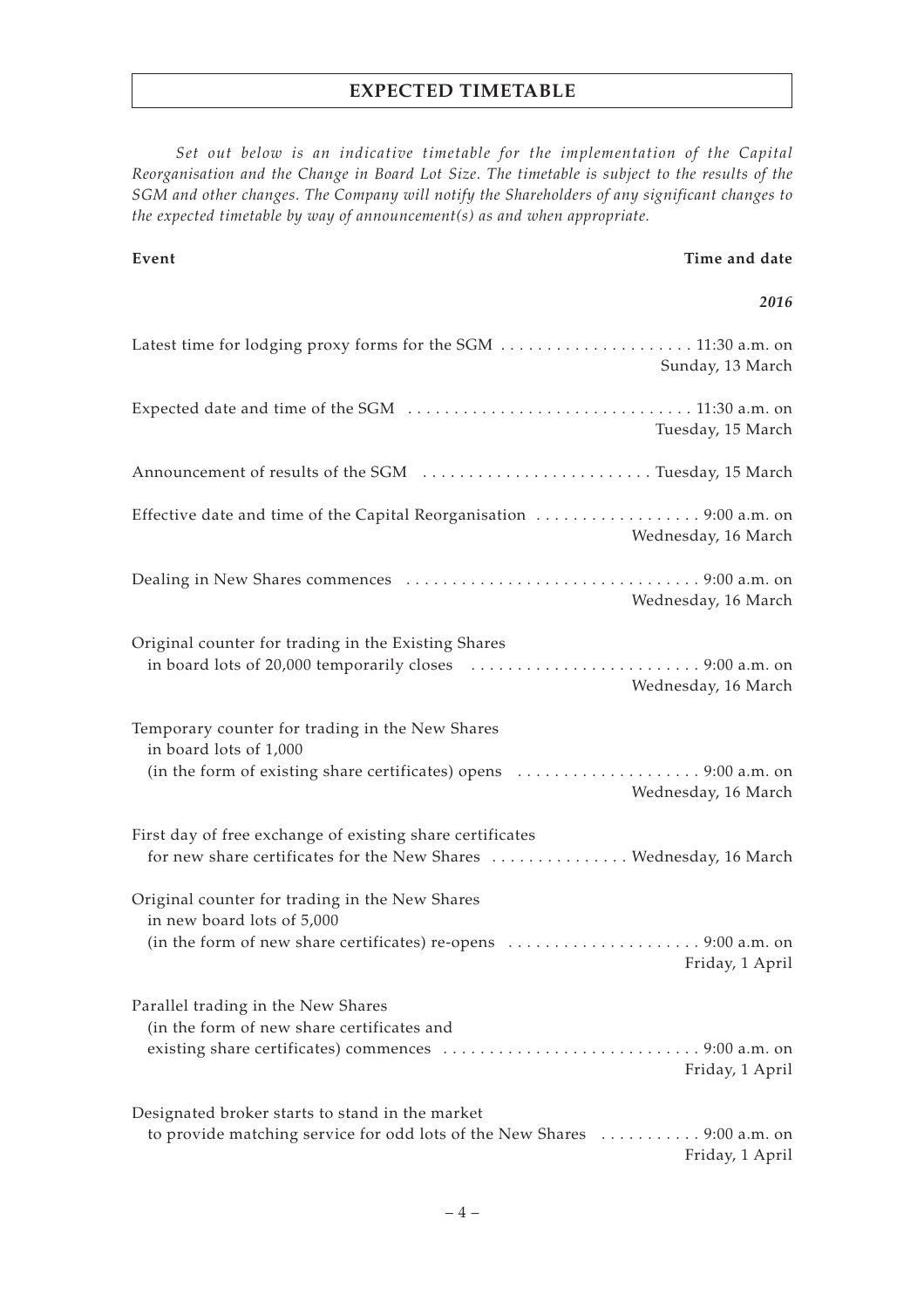# **EXPECTED TIMETABLE**

| Temporary counter for trading in the New Shares<br>in board lots of 1,000                                                        |
|----------------------------------------------------------------------------------------------------------------------------------|
| (in the form of existing share certificates) closes $\dots \dots \dots \dots \dots \dots \dots$ 4:00 p.m. on<br>Friday, 22 April |
| Parallel trading in the New Shares<br>(in the form of new share certificates and                                                 |
| Friday, 22 April                                                                                                                 |
| Designated broker ceases to stand in the market                                                                                  |
| to provide matching service for odd lots of the New Shares  4:00 p.m. on<br>Friday, 22 April                                     |
| Last day of free exchange of existing share certificates<br>for the new share certificates Tuesday, 26 April                     |
| Note: All dates and time set out in this circular refer to Hong Kong dates and time.                                             |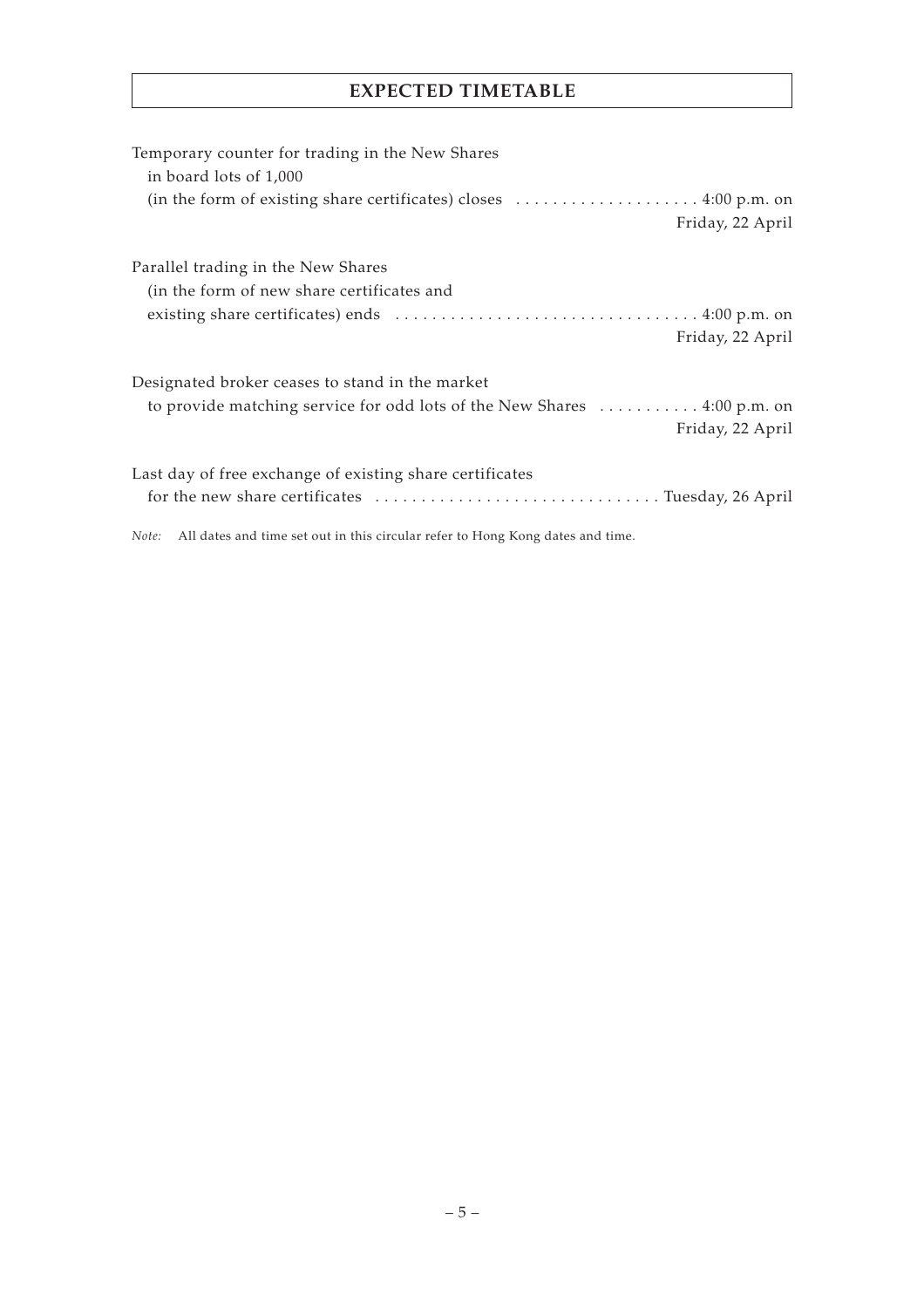

# **WAI YUEN TONG MEDICINE HOLDINGS LIMITED (位元堂藥業控股有限公司\* )**

*(Incorporated in Bermuda with limited liability)* **(Stock Code: 897)**

*Executive Directors:* Mr. Tang Ching Ho, *JP (Chairman)* Mr. Chan Chun Hong, Thomas *(Managing Director)* Ms. Tang Mui Fun

*Independent non-executive Directors:* Mr. Leung Wai Ho, *MH* Mr. Siu Man Ho, Simon Mr. Cho Wing Mou Mr. Li Ka Fai, David

*Registered office:* Clarendon House 2 Church Street Hamilton HM 11 Bermuda

*Head office and principal place of business in Hong Kong:* 5/F., Wai Yuen Tong Medicine Building 9 Wang Kwong Road Kowloon Bay Kowloon Hong Kong

19 February 2016

*To the Shareholders*

Dear Sir or Madam,

# **PROPOSED CAPITAL REORGANISATION, CHANGE IN BOARD LOT SIZE AND NOTICE OF SPECIAL GENERAL MEETING**

#### **INTRODUCTION**

Reference is made to the Company's announcement dated 1 February 2016 relating to the Capital Reorganisation and Change in Board Lot Size.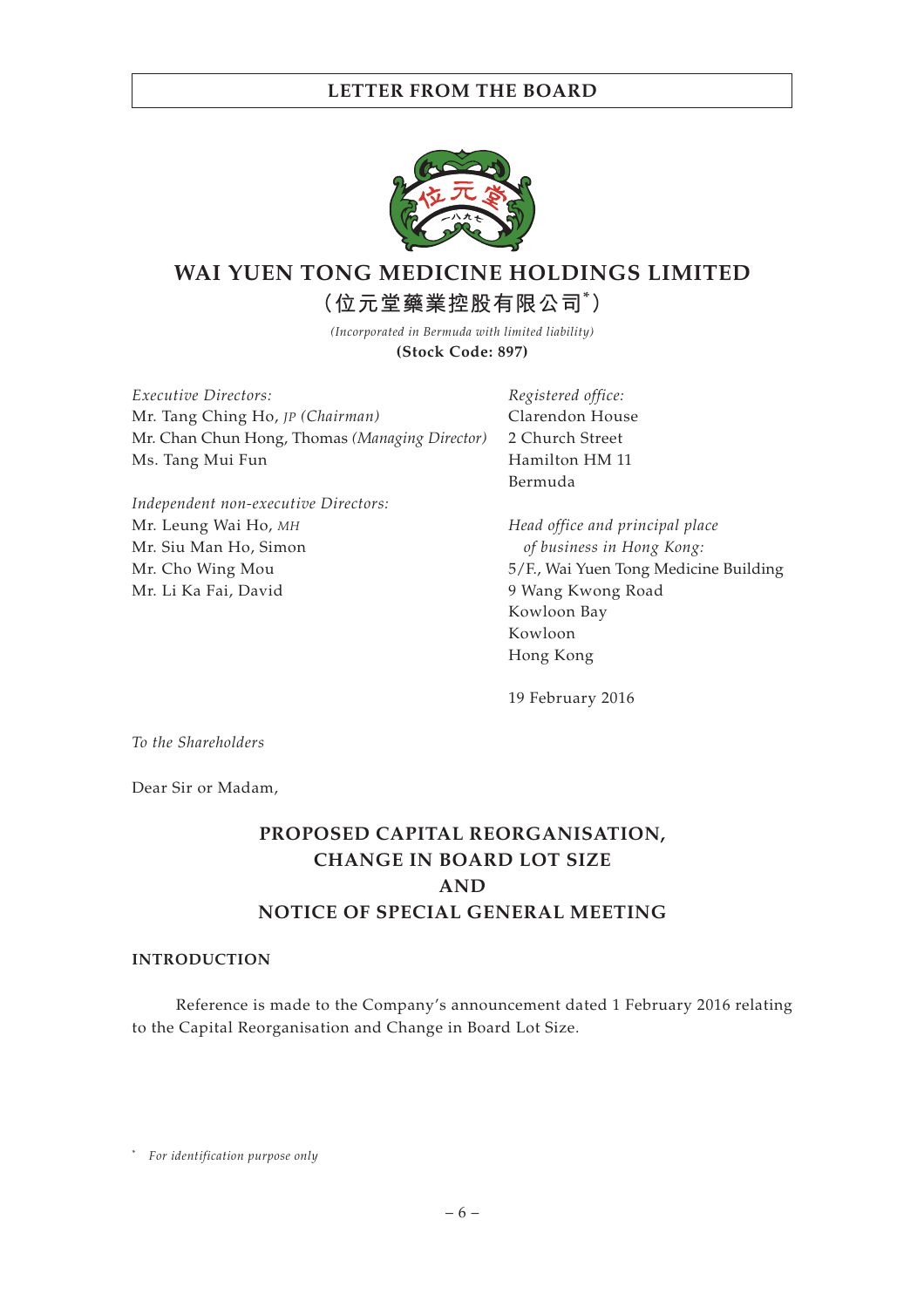The purpose of this circular is to provide you with further information on the Capital Reorganisation and the Change in Board Lot Size and to give you notice of the SGM at which a special resolution will be proposed to consider and, if thought fit, approve the Capital Reorganisation. A notice of the SGM containing the resolution to be proposed at the SGM is set out on pages SGM-1 to SGM-3 of this circular.

### **CAPITAL REORGANISATION**

The Board proposes to implement the Capital Reorganisation which involves:

- (1) a proposed Share Consolidation whereby every twenty (20) Existing Shares in issue will be consolidated into one (1) Consolidated Share;
- (2) a proposed Capital Reduction whereby: (a) any fractional Consolidated Share in the issued share capital of the Company arising from the Share Consolidation shall be cancelled; and (b) the nominal value of all the issued Consolidated Shares shall be reduced from HK\$0.2 each to HK\$0.01 each and the issued share capital of the Company shall be reduced by HK\$0.19 per Consolidated Share in issue; and
- (3) transferring all the credits arising from the Capital Reduction to the contributed surplus account of the Company for use by the Board in any manner permitted by Bermuda law.

As at the Latest Practicable Date, the authorised share capital of the Company was HK\$600,000,000.00 comprising 60,000,000,000 Existing Shares of HK\$0.01 each, of which 6,325,714,453 Existing Shares have been issued and fully paid or credited as fully paid.

Immediately following the Capital Reorganisation, the authorised share capital of the Company will be HK\$600,000,000.00 divided into 60,000,000,000 New Shares of HK\$0.01 each, of which 316,285,722 New Shares will be in issue and the aggregate nominal value of the issued share capital of the Company will be HK\$3,162,857.22 (assuming that no Existing Shares are issued or repurchased from the Latest Practicable Date until the effective date of the Capital Reorganisation). A credit of HK\$60,094,287.31 will arise as a result of the Capital Reduction. Such credit (which includes any credit arising as a result of the cancellation of any fraction in the issued share capital of the Company arising from the Share Consolidation) will be transferred to the contributed surplus account of the Company.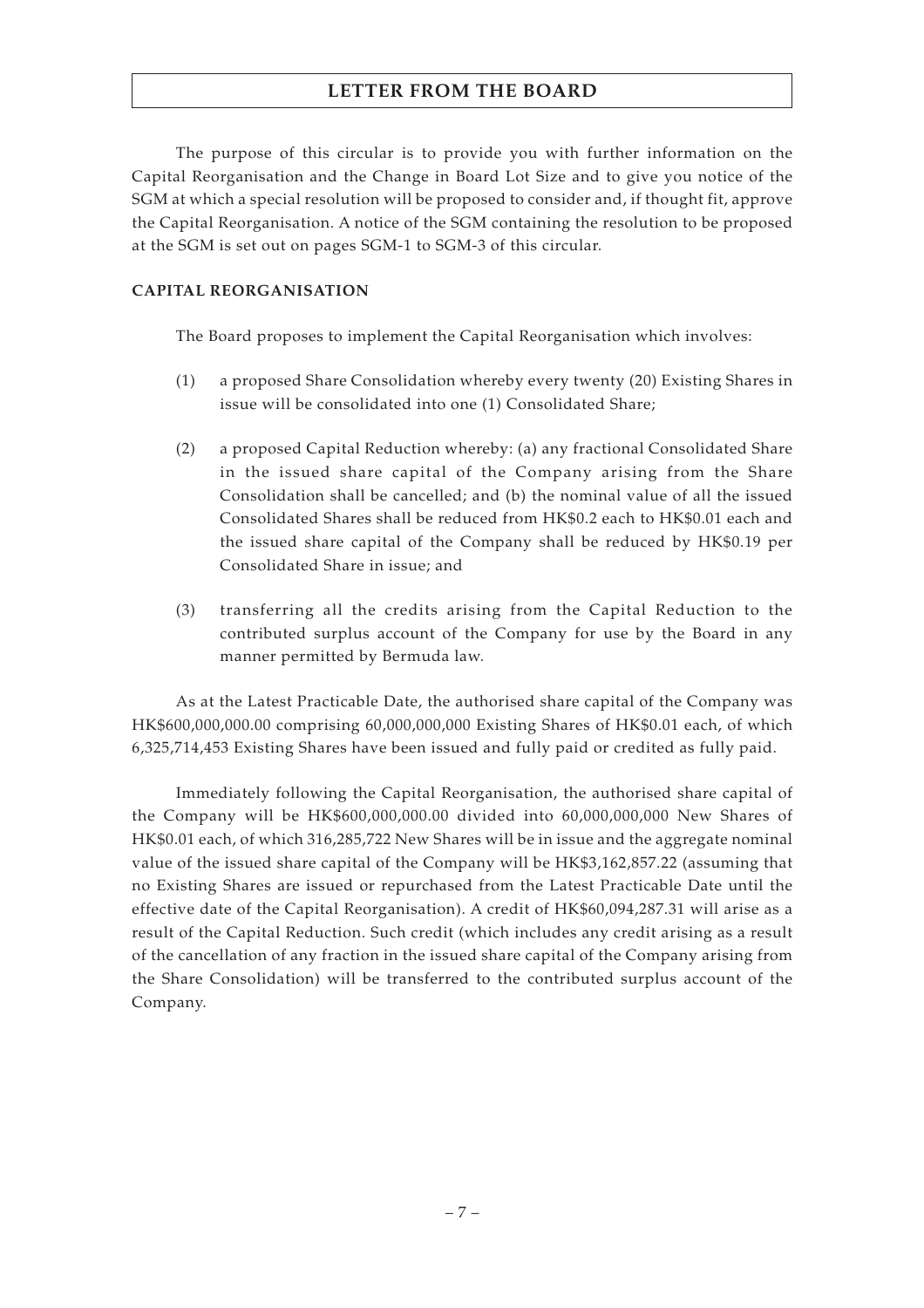Assuming no Existing Shares are issued or repurchased from the Latest Practicable Date until the effective date of the Capital Reorganisation, the share capital structure of the Company will be as follows:

|                       | As at the Latest<br>Practicable Date | Immediately after the<br><b>Share Consolidation</b><br>becoming effective | Immediately after the<br>Capital Reorganisation<br>becoming effective |
|-----------------------|--------------------------------------|---------------------------------------------------------------------------|-----------------------------------------------------------------------|
| Nominal value of      | HK\$0.01 per                         | HK\$0.20 per                                                              | HK\$0.01 per                                                          |
| each share in issue   | <b>Existing Share</b>                | Consolidated Share                                                        | New Share                                                             |
| Issued and fully      | HK\$63,257,144.53                    | HK\$63,257,144.53                                                         | HK\$3,162,857.22                                                      |
| paid up share capital | divided into                         | divided into                                                              | divided into                                                          |
| or credited as        | 6,325,714,453                        | 316,285,722.65                                                            | 316,285,722                                                           |
| fully paid up         | <b>Existing Shares</b>               | Consolidated Shares                                                       | New Shares                                                            |
|                       |                                      | (Note)                                                                    |                                                                       |

*Note:* The fractional share of 0.65 will be cancelled pursuant to the Capital Reduction.

Under the Bermuda law, contributed surplus is a distributed reserve and the Directors may apply the contributed surplus of the Company in any manner permitted by the Companies Act and the Bye-laws.

#### **Fractional entitlement to the New Shares**

Any fractional Consolidated Share to which an individual Shareholder is entitled to will not be issued by the Company to such Shareholder, but will be aggregated, sold and retained for the benefit of the Company. Any fractional Consolidated Share in the issued share capital of the Company arising from the Share Consolidation shall be cancelled.

### **Conditions of the Capital Reorganisation**

The Capital Reorganisation is conditional upon:

- (a) the passing of the necessary special resolution by the Shareholders approving the Capital Reorganisation at the SGM;
- (b) the Listing Committee of the Stock Exchange granting the listing of, and permission to deal in, the New Shares in issue and to be issued upon the Capital Reorganisation becoming effective and the New Shares which may fall to be allotted and issued upon exercise of the Share Options outstanding and to be granted under the Share Option Scheme(s); and
- (c) compliance with Section 46(2) of the Companies Act to effect the Capital Reduction, which includes the publication of a notice in relation to the Capital Reduction in Bermuda in accordance with the Companies Act.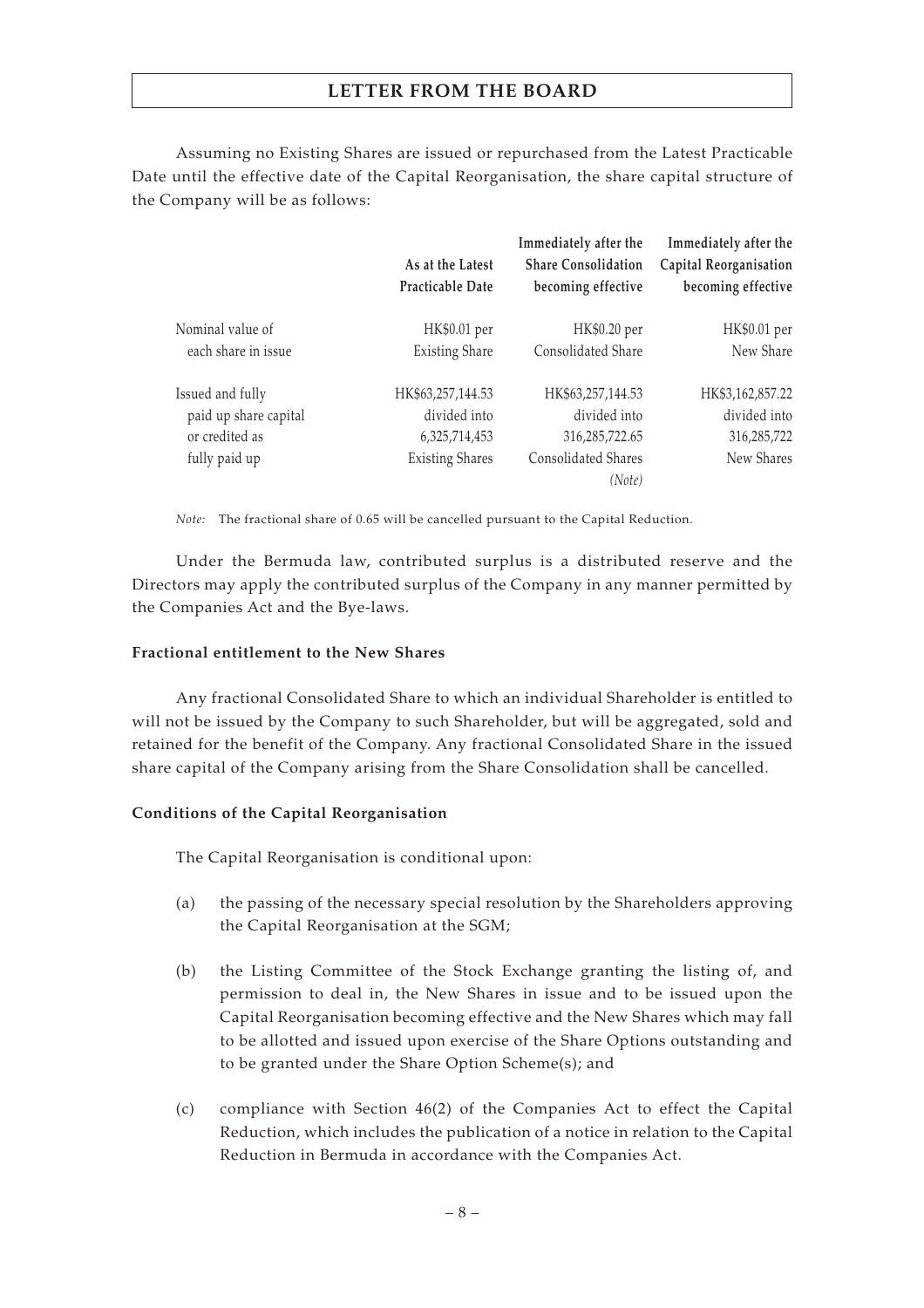#### **Reasons for the Capital Reorganisation**

Pursuant to Rule 13.64 of the Listing Rules, where the market price of the securities of the Company approaches the extremity of HK\$0.01, the Stock Exchange reserves the right to require the Company either to change the trading method or to proceed with a consolidation of its shares.

In view of the recent trading price of the Existing Shares, the Board proposes to implement the Capital Reorganisation.

The Board is of the opinion that the Capital Reorganisation will enable the Company to comply with the trading requirements under the Listing Rules and will provide the Company with greater flexibility in possible fund raisings in the future. Furthermore, the credit in the contributed surplus account arising from the Capital Reduction will enable the Company to set off its accumulated losses as may arise from time to time and may be applied in the future for distribution to the Shareholders or in any manner permitted by the Companies Act and the Bye-laws. As at the Latest Practicable Date, the Company does not have any concrete plan for fund raising.

The Board considers that the Capital Reorganisation is beneficial to and in the interests of the Company and the Shareholders as a whole.

#### **Effects of the Capital Reorganisation**

Implementation of the Capital Reorganisation will not, of itself, alter the underlying assets, business operations, management or financial position of the Company or the proportionate interests of the Shareholders, except for the payment of the related expenses. The Board believes that the Capital Reorganisation will not have any material adverse effect on the financial position of the Group and that on the date the Capital Reorganisation is to be effected, there are no reasonable grounds for believing that the Company is, or after the Capital Reorganisation would be, unable to pay its liabilities as they become due. No working capital will be lost as a result of the Capital Reorganisation and, except for the expenses involved in relation to the Capital Reorganisation which are expected to be insignificant in the context of the net asset value of the Company, the net asset value of the Company will remain unchanged before and after the Capital Reorganisation becoming effective. The Capital Reorganisation does not involve any diminution of any liability in respect of any unpaid capital of the Company or the repayment to the Shareholders of any paid up capital of the Company nor will it result in any change in the relative rights of the Shareholders.

#### **Listing application and dealings**

An application will be made to the Stock Exchange for the granting of the listing of, and permission to deal in, the New Shares arising from the Capital Reorganisation and the New Shares which may fall to be allotted and issued upon exercise of the Share Option(s) outstanding and to be granted under the Share Option Scheme(s).

No part of the securities of the Company is listed or dealt in or on which listing or permission to deal in is being or is proposed to be sought on any other stock exchange.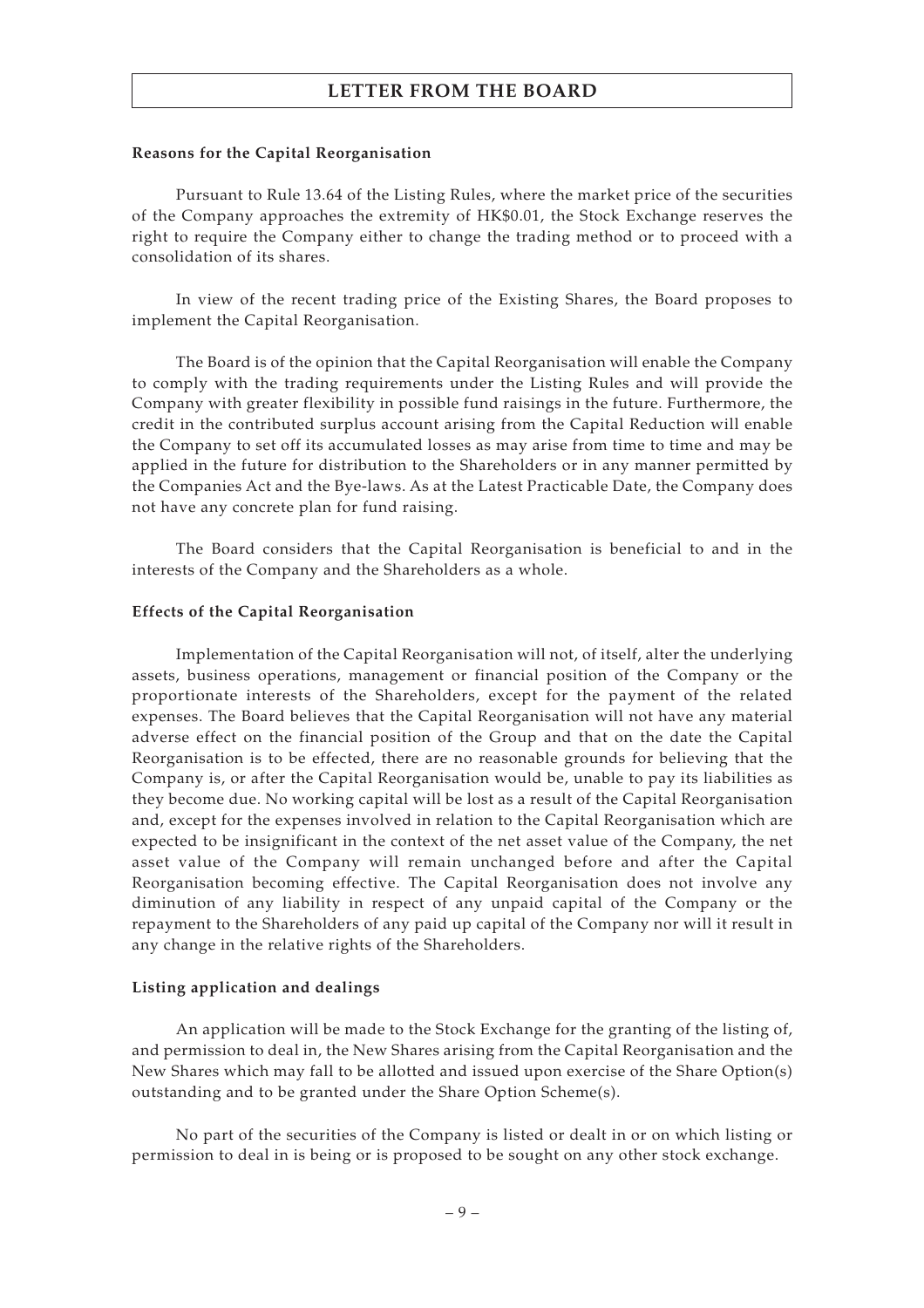Subject to the granting of the listing of, and permission to deal in, the New Shares on the Stock Exchange, the New Shares will be accepted as eligible securities by HKSCC for deposit, clearance and settlement in CCASS with effect from the commencement date of dealings in the New Shares on the Stock Exchange or such other date as determined by HKSCC. Settlement of transactions between participants of the Stock Exchange on any trading day is required to take place in CCASS on the second settlement day thereafter. All activities under CCASS are subject to the General Rules of CCASS and CCASS Operational Procedures in effect from time to time.

The New Shares in issue will be identical in all respects and rank *pari passu* in all respects with each other as to all future dividends and distributions which are declared, made or paid. All necessary arrangements will be made for the New Shares to be admitted into CCASS.

#### **Free exchange of share certificates**

Subject to the Capital Reorganisation becoming effective, which is expected to be on Wednesday, 16 March 2016, Shareholders may, during the prescribed period between Wednesday, 16 March 2016 and Tuesday, 26 April 2016 (both dates inclusive), submit existing share certificates for the Existing Shares, which is in grey colour, to the Hong Kong Branch Share Registrar, **Tricor Secretaries Limited of Level 22, Hopewell Centre, 183 Queen's Road East, Hong Kong**, to exchange, at the expense of the Company, for new share certificates for the New Shares, which will be in brown colour. It is expected that the new share certificates for the New Shares will be available for collection within 10 Business Days from the date of submission for the exchange. Thereafter, the existing share certificates for the Existing Shares will be accepted for exchange only on payment of a fee of HK\$2.50 (or such higher amount as may from time to time be specified by the Stock Exchange) for each share certificate of Existing Shares cancelled or each new share certificate issued for New Shares, whichever number of certificates issued or cancelled is higher. The existing share certificates will only be valid for delivery, trading and settlement purposes for the period up to 4:00 p.m. on Friday, 22 April 2016 and thereafter will not be accepted for delivery, trading and settlement purposes. Nevertheless, certificates of Existing Shares will continue to be good evidence of legal title and may be exchanged for certificates of New Shares at any time.

#### **Arrangements for trading of odd lots and matching services**

In order to facilitate the trading of odd lots (if any) of the New Shares arising from the Share Consolidation and the Change in Board Lot Size, the Company has appointed Kingston Securities Limited of Suite 2801, 28th Floor, One International Finance Centre, 1 Harbour View Street, Central, Hong Kong as an agent to provide matching services, on a best effort basis, to the Shareholders for the sale and purchase of odd lots of New Shares at the relevant market price per New Share and the matching period commences from 9:00 a.m. on Friday, 1 April 2016 to 4:00 p.m. on Friday, 22 April 2016 (both dates inclusive). Shareholders who wish to take advantage of this facility either to dispose of their odd lots of the New Shares or top up to a full board lot may, directly or through their brokers, contact Ms. Rosita Kiu of Kingston Securities Limited at (852) 2298 6215 during office hours. Holders of odd lots of the New Shares should note that successful matching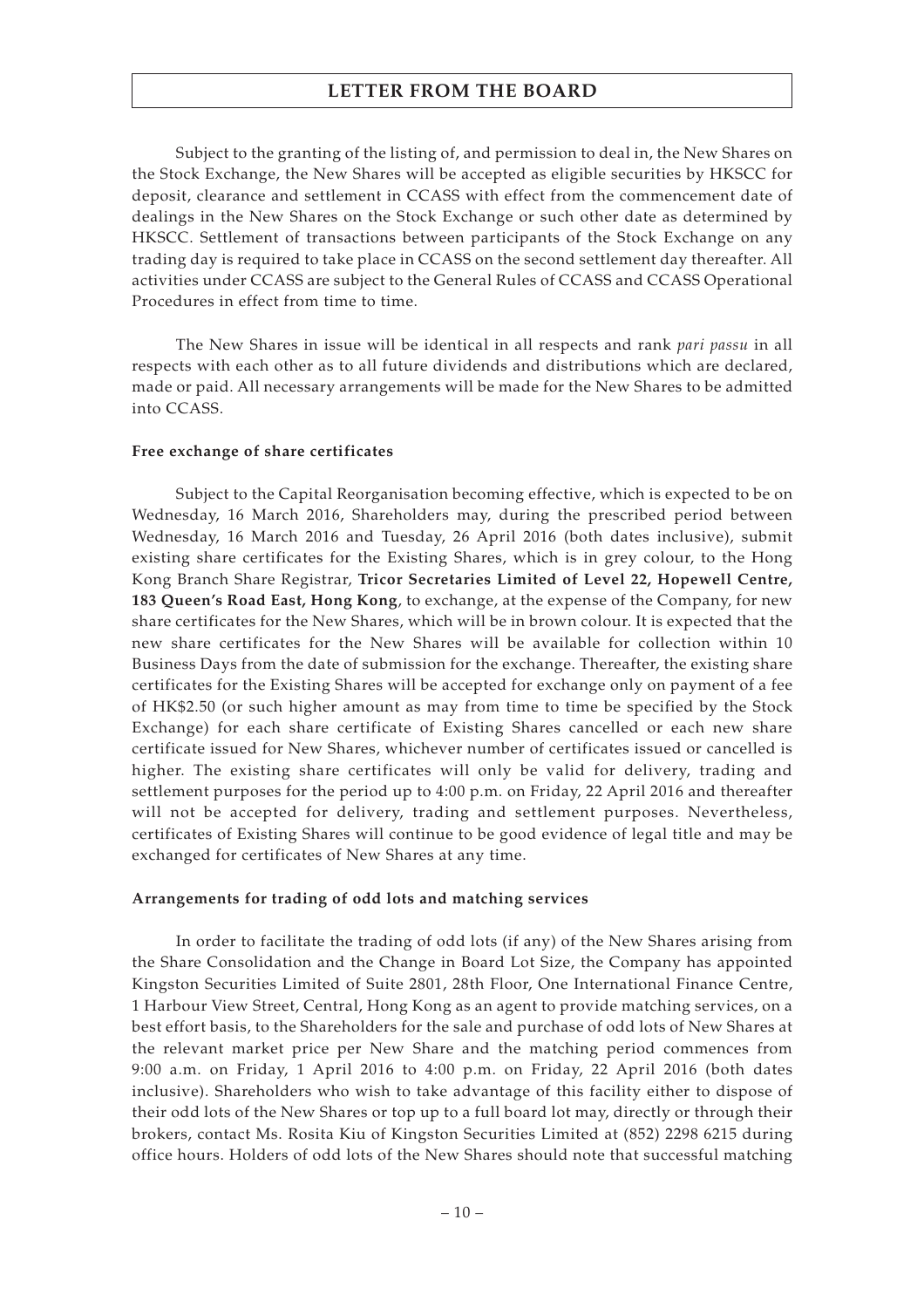of the sale and purchase of odd lots of the New Shares is not guaranteed. Any Shareholder who is in any doubt about the odd lot arrangement is recommended to consult his/her/its own professional advisers.

**Shareholders holding the New Shares in odd lots should note that the matching of the sale and purchase of odd lots of the New Shares is on a best effort basis and successful matching of the sale and purchase of odd lots of the New Shares is not guaranteed.**

#### **Adjustments in relation to the Share Options**

As at the Latest Practicable Date, the Company has 1,077,434 outstanding Share Options granted under the Share Option Scheme(s), which entitle holders thereof to subscribe for 1,077,434 Existing Shares. The Capital Reorganisation may cause adjustments to the exercise prices of the Share Options and the number of New Shares to be issued under the outstanding Share Options pursuant to the terms and conditions of the Share Option Scheme(s). The Directors will determine any adjustments required to be made in respect the above as a result of the Capital Reorganisation. The Company will make further announcement about the adjustments in due course.

Save for the aforesaid, there are no other outstanding convertible securities, options or warrants in issue which confer any right to subscribe for, convertible or exchangeable into Existing Shares as at the Latest Practicable Date.

#### **CHANGE IN BOARD LOT SIZE**

The Existing Shares are traded on the Stock Exchange in board lot size of 20,000 Existing Shares. The Board proposes to change the board lot size of the Existing Shares to 5,000 New Shares upon the Capital Reorganisation becoming effective.

Based on the closing price of HK\$0.053 per Existing Share as quoted on the Stock Exchange as at the Latest Practicable Date, the estimated market value per board lot of 5,000 New Shares will be HK\$5,300 assuming the Capital Reorganisation becomes effective. The Board is of the view that the Change in Board Lot Size would reduce the effective minimum trading transaction size which enables the Company to attract more investors, improve the trading liquidity of the New Shares and broaden the Shareholder base.

#### **EXPECTED TIMETABLE**

The expected timetable for the implementation of the Capital Reorganisation and the Change in Board Lot Size was set out on pages 4 to 5 of this circular.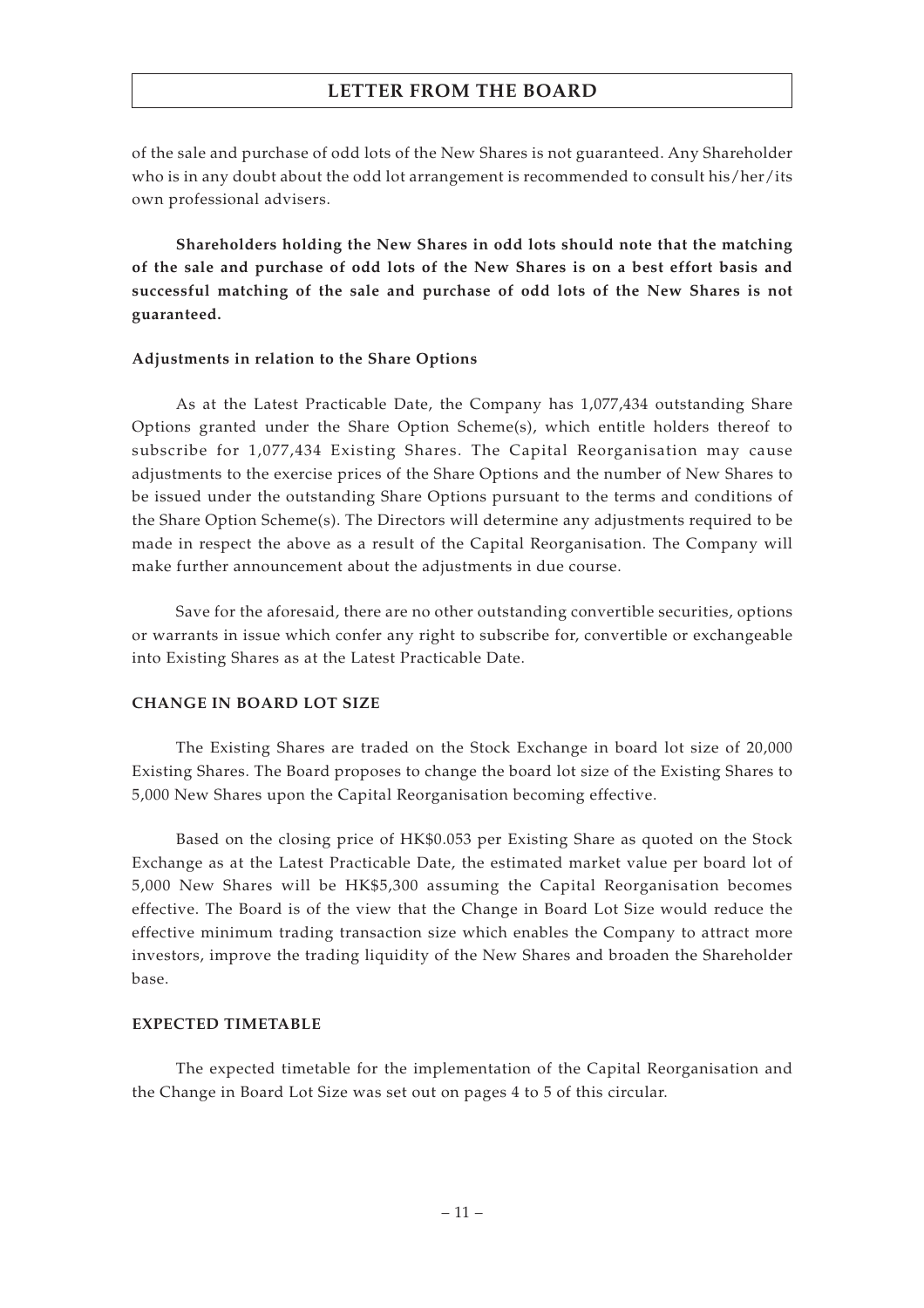#### **WARNING**

**Shareholders should take note that the Capital Reorganisation is conditional upon satisfaction of conditions set out in the paragraph headed "Conditions of the Capital Reorganisation". Therefore, the Capital Reorganisation may or may not proceed.**

**Shareholders and potential investors are advised to exercise caution when dealing in the Existing Shares, and if they are in any doubt about their position, they should consult their professional advisers.**

#### **THE SGM**

The SGM will be held at 17/F., Edinburgh Tower, The Landmark, 15 Queen's Road Central, Hong Kong, on Tuesday, 15 March 2016 at 11:30 a.m. A notice of the SGM is set out on pages SGM-1 to SGM-3 of this circular.

No Shareholder has any material interest in the Capital Reorganisation. The Directors are not aware of any Shareholder who is required to abstain from voting at the SGM. Pursuant to Rule 13.39(4) of the Listing Rules and/or the Bye-laws, the voting on the proposed resolution set out in the notice of the SGM will be taken by way of a poll and an announcement on the poll results will be published by the Company on the websites of the Stock Exchange and the Company in the manner prescribed under Rule 13.39(5) of the Listing Rules after the SGM.

A form of proxy for use by the Shareholders at the SGM is enclosed with this circular and is also published on the website of the Stock Exchange at www.hkexnews.hk and on the website of the Company at www.wyth.net. Whether or not you intend to attend and vote in person at the SGM, you are requested to complete the enclosed form of proxy in accordance with the instructions printed thereon and return it to the Company's Hong Kong Branch Share Registrar, Tricor Secretaries Limited at Level 22, Hopewell Centre, 183 Queen's Road East, Hong Kong as soon as practicable but in any event not later than 48 hours before the time appointed for holding the SGM or any adjournment thereof (as the case may be). Completion and return of the form of proxy will not preclude you from attending and voting in person at the SGM or any adjournment thereof (as the case may be) should you so wish and in such event, the instrument appointing a proxy shall be deemed to be revoked.

#### **RECOMMENDATION**

The Directors are of the opinion that the Capital Reorganisation is in the interest of the Company and the Shareholders as a whole and, accordingly, the Directors recommend all Shareholders to vote in favour of the resolution set out in the notice of the SGM contained herein.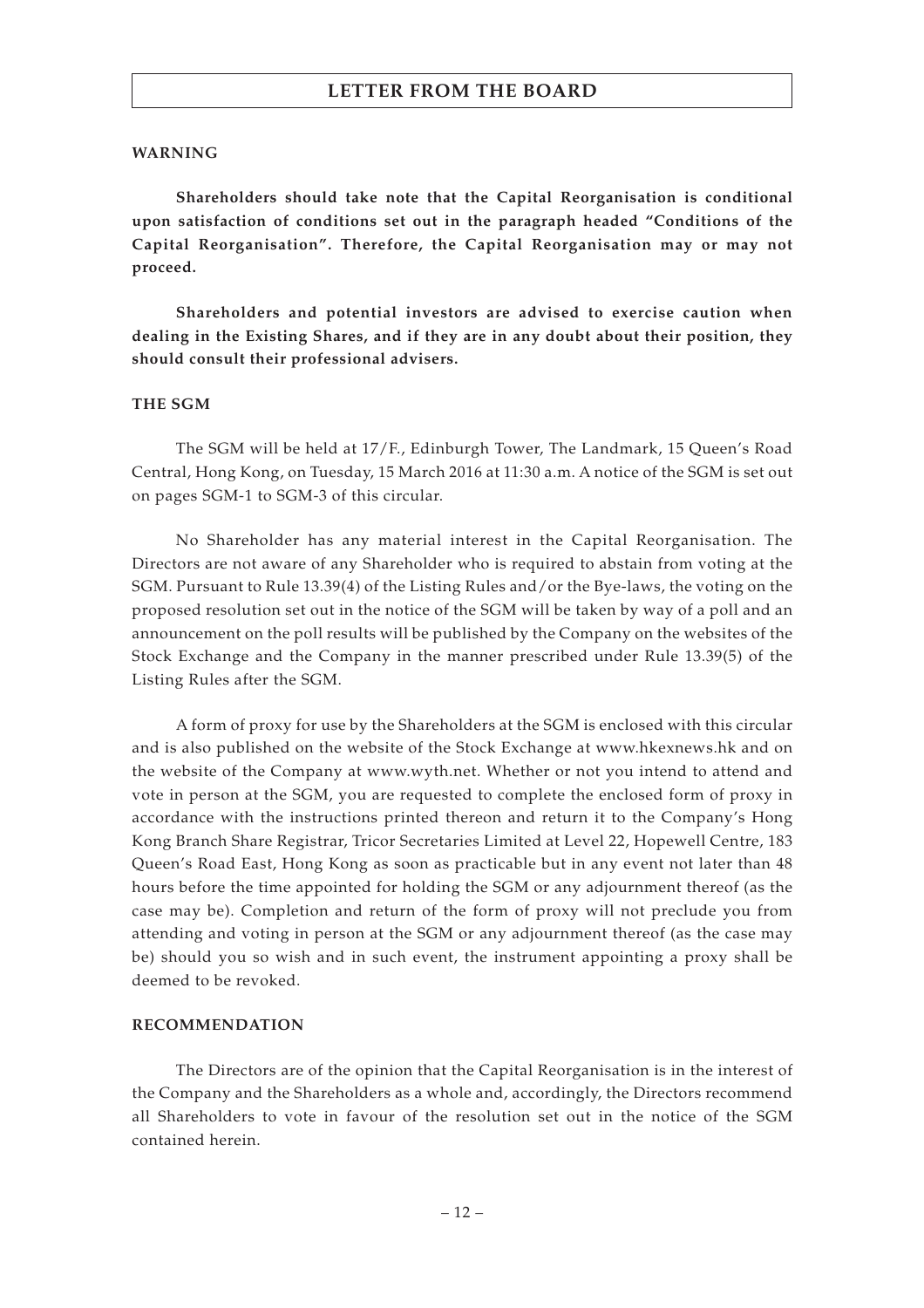#### **RESPONSIBILITY STATEMENT**

This circular, for which the Directors collectively and individually accept full responsibility, includes particulars given in compliance with the Listing Rules for the purpose of giving information with regard to the Group. The Directors, having made all reasonable enquiries, confirm that to the best of their knowledge and belief the information contained in this circular is accurate and complete in all material respects and not misleading or deceptive, and there are no other matters the omission of which would make any statement herein or this circular misleading.

#### **DOCUMENTS AVAILABLE FOR INSPECTION**

Copies of the following documents are available for inspection during normal business hours at the principal place of business of the Company in Hong Kong at 5/F., Wai Yuen Tong Medicine Building, 9 Wang Kwong Road, Kowloon Bay, Kowloon, Hong Kong on any business day from the date of this circular up to and including the date of the SGM:

- (a) the memorandum of association and the Bye-laws;
- (b) the annual reports of the Company for the two financial years ended 31 March 2014 and 2015;
- (c) the interim report of the Company for the six months ended 30 September 2015;
- (d) the circular dated 4 December 2015 issued by the Company pursuant to the requirements set out in Chapter 14A of the Listing Rules since 31 March 2015; and
- (e) this circular.

Yours faithfully, For and on behalf of the Board **Wai Yuen Tong Medicine Holdings Limited (位元堂藥業控股有限公司\* ) Tang Ching Ho** *Chairman*

<sup>\*</sup> *For identification purpose only*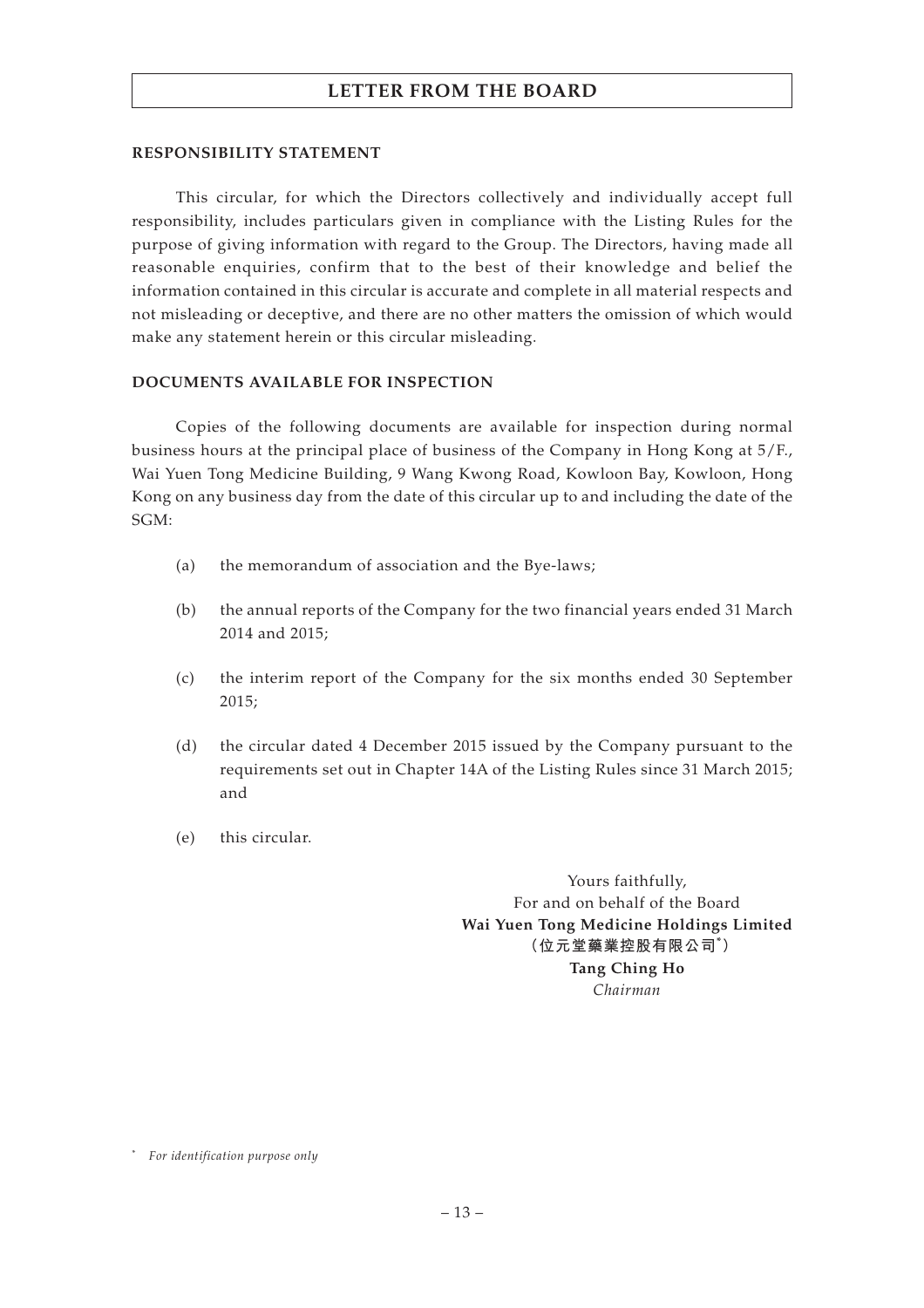# **NOTICE OF THE SGM**



# **WAI YUEN TONG MEDICINE HOLDINGS LIMITED (位元堂藥業控股有限公司\* )**

*(Incorporated in Bermuda with limited liability)* **(Stock Code: 897)**

# **NOTICE OF SPECIAL GENERAL MEETING**

**NOTICE IS HEREBY GIVEN** that a special general meeting (the "**SGM**") of Wai Yuen Tong Medicine Holdings Limited (位元堂藥業控股有限公司\* ) (the "**Company**") will be held at 17/F., Edinburgh Tower, The Landmark, 15 Queen's Road Central, Hong Kong, on Tuesday, 15 March 2016 at 11:30 a.m. for the purpose of considering and, if thought fit, passing the following resolutions:

### **SPECIAL RESOLUTION**

"**THAT**, conditional upon: (i) the Listing Committee of The Stock Exchange of Hong Kong Limited (the "**Stock Exchange**") granting the listing of, and the permission to deal in, the New Shares (as defined below); and (ii) compliance with Section 46(2) of the Companies Act 1981 of Bermuda to effect the Capital Reduction (as defined below), with effect from 9:00 a.m. on the next business day after the date on which this resolution is passed by the shareholders of the Company (the "**Shareholders**"):

- (a) every twenty (20) issued shares of nominal value of HK\$0.01 each in the share capital of the Company be consolidated into one (1) issued share of nominal value of HK\$0.20 (the "**Consolidated Share(s)**") (the "**Share Consolidation**");
- (b) any fractional Consolidated Share in the issued share capital of the Company arising from the Share Consolidation shall be cancelled and the nominal value of all the issued Consolidated Shares shall be reduced from HK\$0.2 each to HK\$0.01 each (the "**New Share(s)**") and the issued share capital of the Company shall be reduced by HK\$0.19 per Consolidated Share in issue (the "**Capital Reduction**");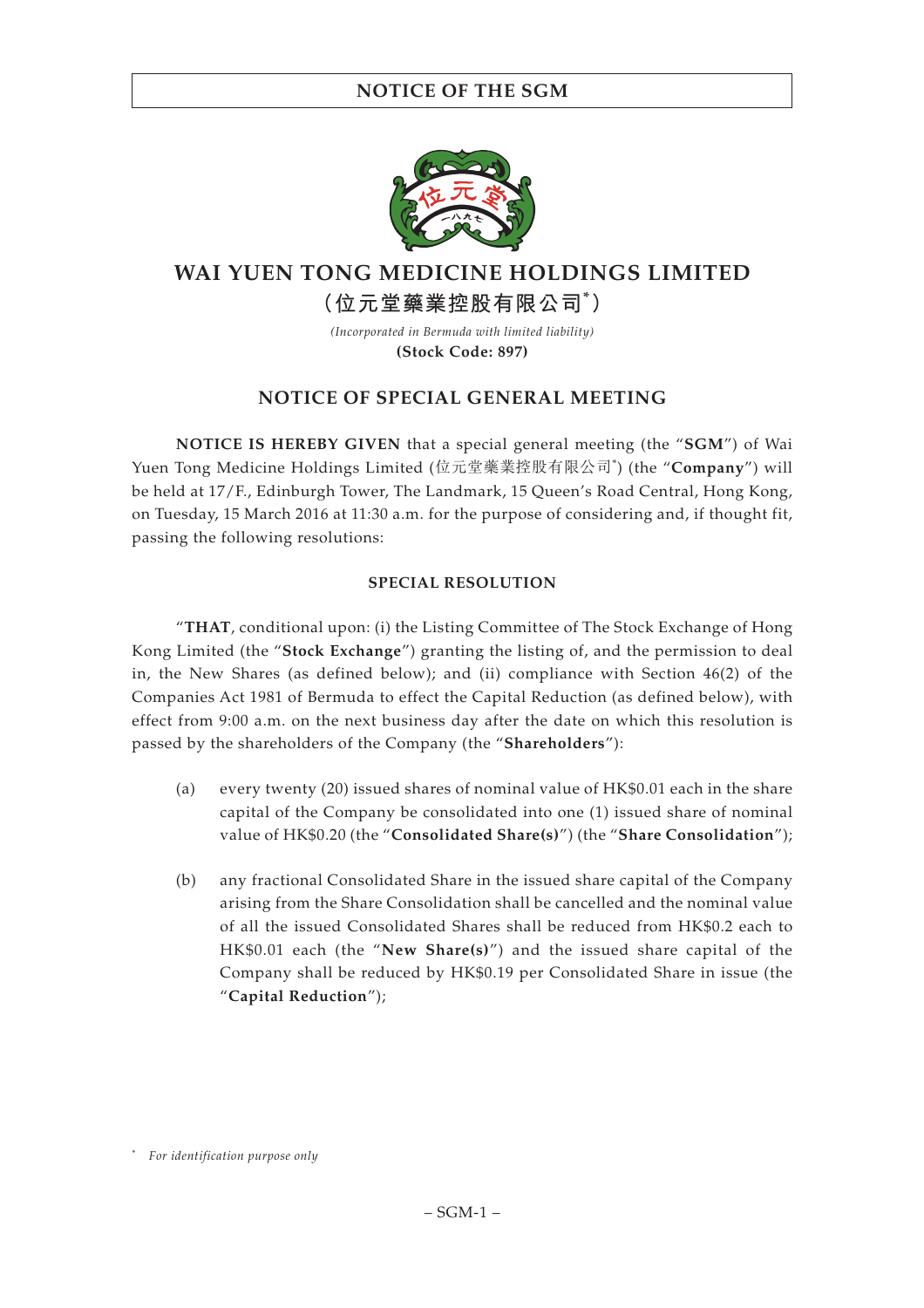# **NOTICE OF THE SGM**

- (c) the credit arising from the Capital Reduction be credited to the contributed surplus account of the Company for use by the directors of the Company (the "**Directors**") in any manner permitted by Bermuda law and the bye-laws of the Company; and
- (d) any one Director be and is authorised to approve, sign and execute such documents and take any and all steps, and to do and/or procure to be done any and all acts and things which in his/her opinion may be necessary, desirable or expedient to implement and carry into effect this resolution, including, without limitation, to aggregate, sell and retain for the benefit of the Company all fractional New Shares to which each Shareholder is otherwise entitled."

By Order of the Board **Wai Yuen Tong Medicine Holdings Limited (位元堂藥業控股有限公司\* ) Mak Yuen Ming, Anita** *Company Secretary*

Hong Kong, 19 February 2016

*Registered Office:* Clarendon House 2 Church Street Hamilton HM 11 Bermuda

*Head office and principal place of business in Hong Kong:* 5/F., Wai Yuen Tong Medicine Building 9 Wang Kwong Road Kowloon Bay Kowloon Hong Kong